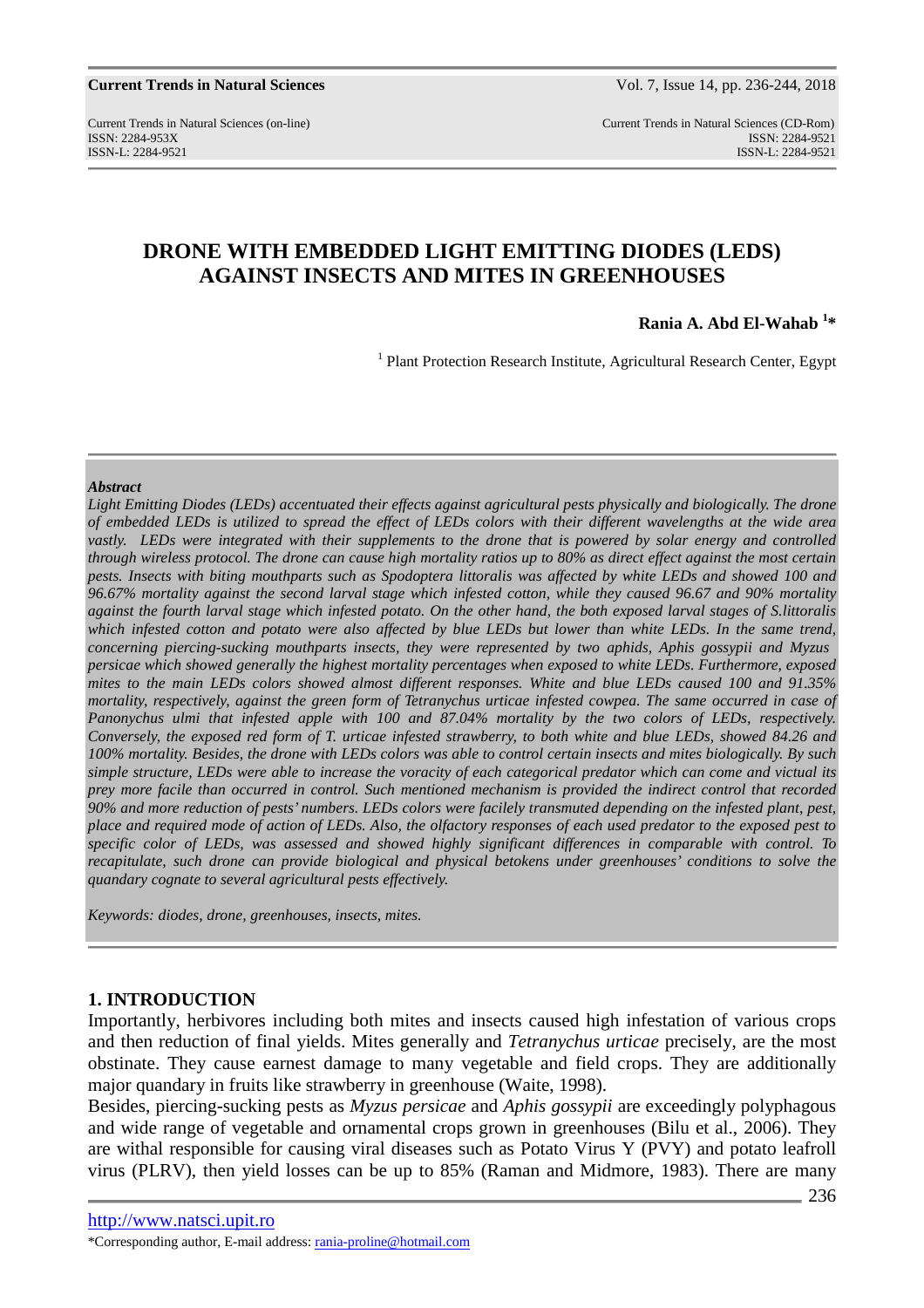#### **Current Trends in Natural Sciences………………………………………………...**Vol. 7, Issue 14, pp. 236-244, 2018

natural enemies of aphids principally *Coccinella septempunctata* (L), belonging to order Coleoptera, family Coccinellidae, that is predating *M. persicae* in the potato crop through biological tools to control aphids. (Saljoqi and Van Emden, 2003).

Consequently, biological control, utilizing natural enemies, is an alternative strategy to manage mites in agricultural systems. Natural enemies play a major role in the ecology of spider mites, including ladybird beetles (Coleoptera: Coccinellidae) (Obrycki and Kring, 1998; Mori et al., 2005), which generally accept an immense number of prey species and frequently show a predilection for one species, and predatory mites (Acari: Phytoseiidae) (Gotoh et al., 2004; Friese and Gilstrap, 1985). Furthermore, *Scolothrips sexmaculatus* Pergande, *Stethorus punctillum* Weise and P*hytpseiulus persimilis* Athias-henriot are the paramount predators of two-spotted spider mite, *Tetranychus urticae* Koch on protected strawberry (Gilstrap and Oatman, 1976; Battablia et al., 1990; Cross et al., 1996).

Pests and mainly insects' reactions to light are substantially influenced by a variety of factors, including light intensity and wavelength, coalescences of wavelengths, time of exposure, direction of light source, and the contrast of light source intensity and color to that of ambient light. In addition, the impact of light on insect deportment varies both qualitatively and quantitatively depending on the light source (light bulb or light-emitting diode (LED) and material (Honda, 2011; Johansen et al., 2011), thereby the effects of lights may be directly or indirectly on pests. Directly, as insects which are able to optically discern ultraviolet (UV) radiation, could be controlled by the same implement while future development and use light-emitting diodes is anticipated for promoting integrated pest management more safely (Shimoda and Honda, 2013). Indirectly, as the impact of LEDs on volatile infochemical that elicits a vigorous olfactory replication of the predatory mite *Neoseiulus californicus*, a consequential natural enemy of the two-spotted spider mite *Tetranychus urticae* (Shimoda, 2010). Subsequently, the incipient direction of both physical and biological control of pests is utilizing LEDs with its wide spectrum colors. They are able to be utilized as a direct implement of control and traps of pests (Chu et al., 2004) or as attractants of predators (Chu et al., 2003). Besides, LEDs withal able to direct olfaction to adjust forms of kinetics of predators to their preys correctly (Shimoda and Honda, 2013). Therefore, predatory action of both *Scolothrips sexmaculatus* Pergande and *Stethorus punctillum* Weise was improved by light emitting diodes (LEDs) against both morphs of *Tetranychus urticae*. By exposure to LEDs colors under greenhouses circumstances, more numbers of preys can be eaten. Accordingly, predation activity of both *Scolothrips sexmaculatus* Pergande and *Stethorus punctillum* Weise was enhanced by LEDs against both transforms of *Tetranychus urticae*. By presentation to LEDs hues under nurseries conditions, more quantities of preys can be eaten. Attracted S. sexmaculatus to the red shape of *T. urticae*, invaded strawberry, fundamentally under blue LEDs and brought about exceptionally decrease of the pest by 89.61 and 92.32% while white LEDs demonstrated diminishment by 72.86 and 80.34% in 2012 and 2013 resp. (Abd El-Wahab et al., 2014).

Thereafter, the use of drones or airplanes could be used also as a rapid and effective release technology of *Trichogramma sp.* to control *Helicoverpa armigera*, and to enhance the release of natural enemies in large crops (Parra, 2014).

Purposefully, direct and indirect effects of LEDs conjugated in a drone against different insects and mites infested main plants under greenhouses conditions, were the main target of the present study.

# **2. MATERIALS AND METHODS**

**-Drone with Embedded Light Emitting Diodes (LEDs) in Greenhouses**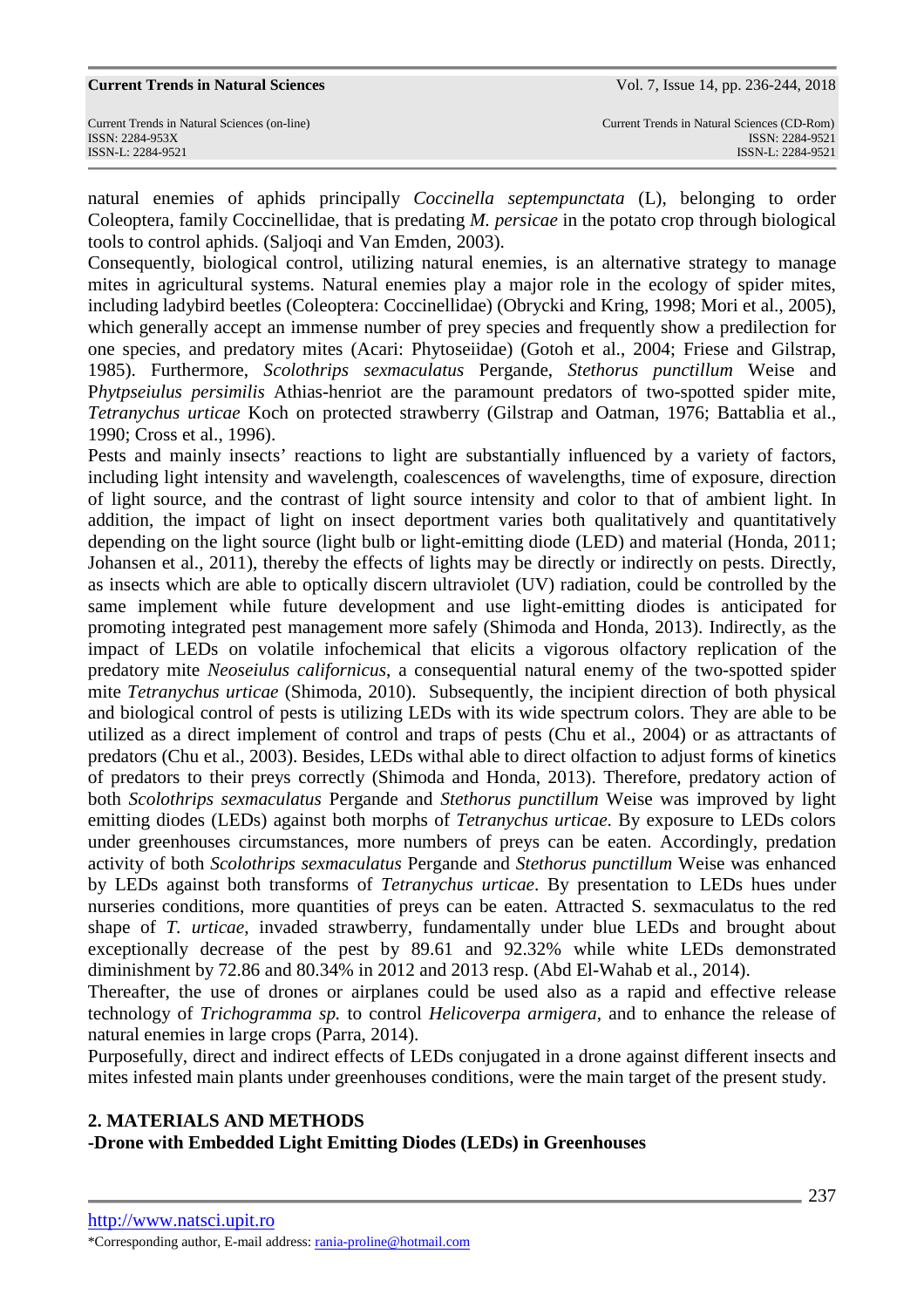Drone did about 2 hrs duration per full flight with high quality CC3D quadcopter flight controller LED control power distribution board. The drone was powered by solar energy and 100 units of embedded light emitting diodes (LEDs) were conjugated to it. Used LEDs were with many colors but after many experiments, it was emphasized that three mainly colors which had the best effect against target pests were white (420-680 nm), blue (460 nm) and red (635 nm nm), while control was under the effect of drone with normal fluorescent light. LEDs were used and controlled by Arduino Uno C++ language that was used in the programming to On/Off lights automatically.

## **-Crops in Greenhouses**

Some crops such as strawberry, okra, apple, cotton and potato were planted under greenhouses conditions. Mainly they were to examine the effect of LEDs colors, to control certain agricultural pests. Each treatment was replicated triple and each replicate was constructed on 200m². Beside so, separators were set among treatments to avert interactions among them. Drone was able to go through their flights which presented 16 hours' exposure to each infested plants with certain insects and/or mites.

## **-Predators Release**

Collected predators from different infested plants with various pests and then they were reared under laboratory conditions. They were *S. sexmaculatus* and *S. punctatum*, *Coccinella septempunctata* and *Chrysoperla carnea*. Predators were released at both greenhouses, thereafter, flights of drone were started.

## **-Voracity and Olfaction Assessments**

All insects and mites were checked after flights of drone with LEDs on all plants for three weeks. Thirty leaves were picked arbitrarily from every treatment and kept in a paper sacks, and then transmitted to the laboratory, where they would to be fixed. Predators' populaces were checked on both the surface of each leaf. Plants in Control were recently presented to bright lights. Diminishment rates were evaluated by Henderson and Tilton (1955). Olfaction tests of all used predators were done under laboratory conditions according to Abd EL-Wahab and Abouhatab (2015).

# **-Data Analysis**

SPSS (V.16) was used to show differences among treatments exposed to drone with LEDs relative to control.

# **3. RESULTS**

Resulted data were demonstrated relying upon the demonstrated connection test statics among colors of LEDs and the reaction of predators to insects and mites on particular plant. Data revealed that LEDs' effects were appeared even directly or indirectly to control different insects and mites on specific plants. Fig.1 showed that mortality percentages of both second and fourth larval stages of *Spodoptera littoralis* were higher by white LEDs than blue LEDs. In the same way white LED was the most effective color against all tested pests except the case of the red form of *Tetranychus urticae* which affected more with blue LED. Consequently, response of all exposed pests to LEDs' colors which included escape, malformation and others was recorded results in the same trend with higher effects of white LED than blue LED, except with red form of *T. urticae.*

There was high significant difference upon Nonparametric Tests, Paired Samples Test between colors - mortality (t=58.979\*\*) with Std. Deviation=6.93114 and Std. Error Mean=1.54985. Through Jonckheere - Terpstra Test, the observed J-T Statistic for mortality (25\*) and for other response (37) with no significant difference in the relation with LEDs colors. Independent Samples Test showed that relation between mortality and colors was significant at 5%. Levene's Test for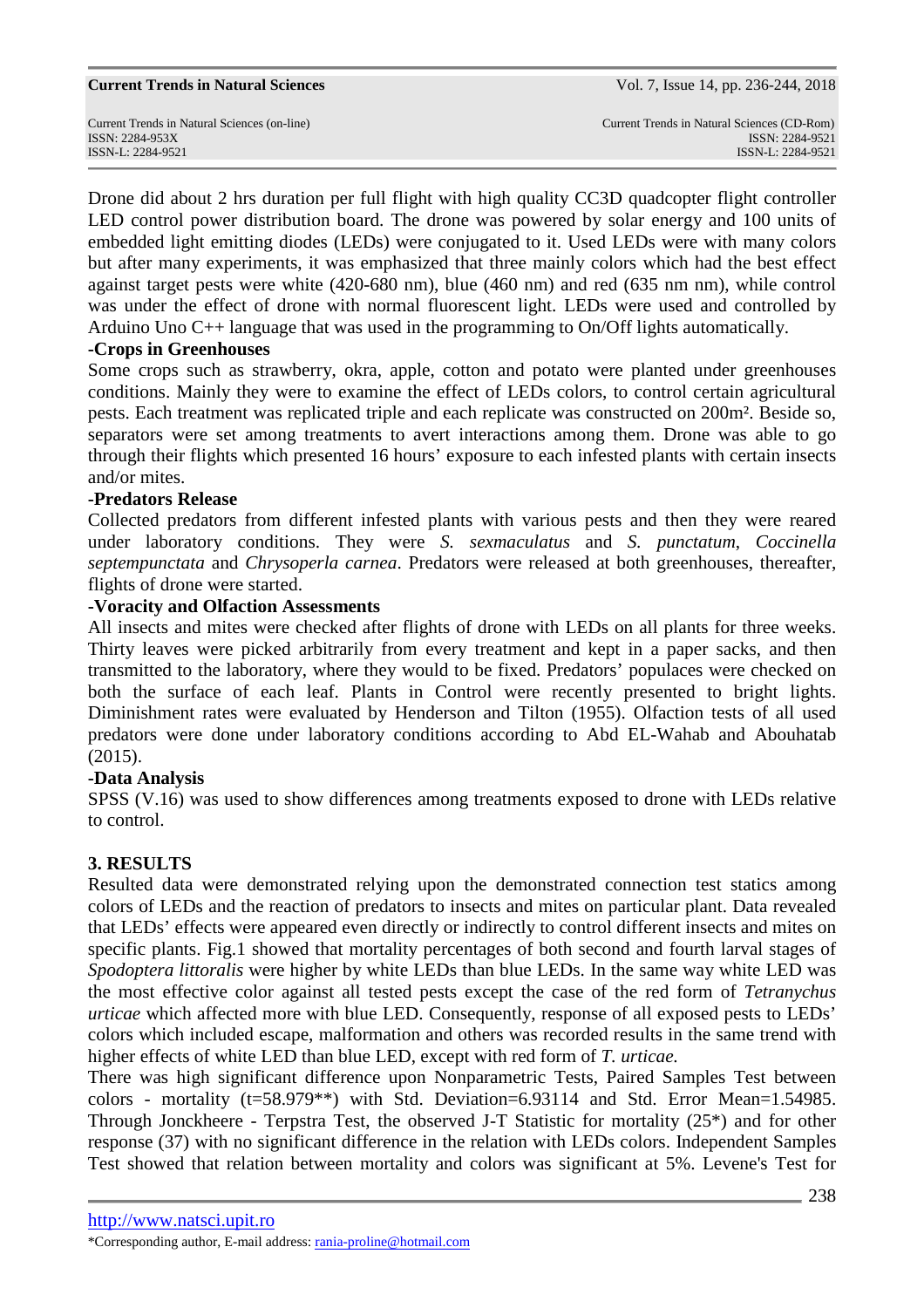Current Trends in Natural Sciences (on-line) Current Trends in Natural Sciences (CD-Rom) ISSN: 2284-953XISSN: 2284-9521 ISSN-L: 2284-9521 ISSN-L: 2284-9521

Equality of Variances recorded significant variables for both  $(F=.142^*)$  and  $t=.127^*)$ . While other responses were not significant at 5% (F=.104 and t=.970). Beside so, the Reliability Statistics showed that (Cronbach's Alpha=.492\*). While relations among mortality response of *S. littoralis* larvae, crops and LEDs colors were determined through Mann-Whitney Test showed that  $Z=1.637**$  and Mann-Whitney U=2.500<sup>\*\*</sup>. On the other hand, other responses with the same factors showed that  $Z=1.029*$  and Mann-Whitney U=4.500\*. Runs Test of both colors and other responses relation was significant at 5% (Z=1.909\*) and little significant appeared in case of colors and mortality relation at 5% (Z=.382\*).



*Figure 1. Direct Effects of Drone with Embedded Light Emitting Diodes (LEDs) Colors against Certain Agricultural Pests* 

# **-Voracity and Olfaction Assessments**

The voracity of specific predators to certain agricultural pests under effective colors of LEDs was estimated and showed at the Table 1. Voracity values in all treatments increased than control with percentages 90% and 77.78%, of the same arrangement, in comparable with the negative control  $(0\%)$ . Among treatments, there was a significant difference at 95%, depending on T Test (t=9. 514) at Sig. (2-tailed) =.021\*. Kruskal-Wallis Test was done among treatments, voracity and olfaction, in both experiments at the 5 % level. Chi-Square recorded significant value of the voracity (2.991\*), while it was insignificant (1.525) of olfaction treatments. The same was occurring in case with Runs test and it showed significant difference of LEDs colors use (Z=. 992\*\*) at the 1 % level and both voracity ( $Z = 871^*$ ) and olfaction treatments ( $Z = 522^*$ ) at was significant at the 5 % level. That means LEDs colors have highly significant effects on both voracity and olfaction of different predators against certain pests.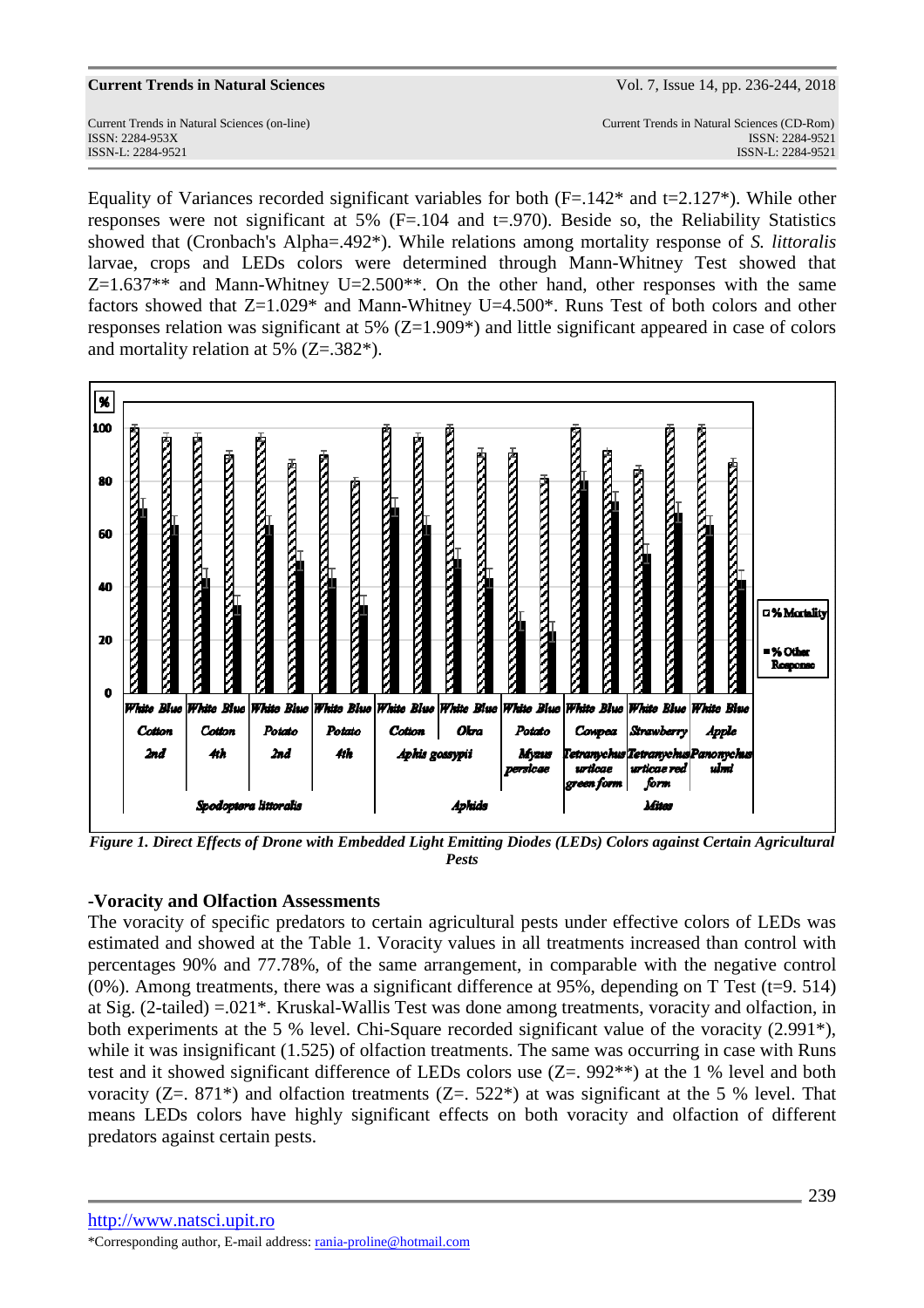### **Current Trends in Natural Sciences** 2018 Vol. 7, Issue 14, pp. 236-244, 2018

| <b>Pests</b>                | <b>Predator</b>           | <b>LEDs</b>   | Crop       | $\frac{0}{0}$<br><b>Voracity</b> | $\frac{0}{0}$<br><b>Olfaction</b> |
|-----------------------------|---------------------------|---------------|------------|----------------------------------|-----------------------------------|
| <b>Tetranychus</b>          | Sethorus punctillium      | Blue          | Cowpea     | 97.25b                           | 98a                               |
|                             |                           | White         |            | 100a                             | 100a                              |
| urticae                     | Scolothrips sexmaculatus  | Blue          |            | 90.89b                           | 83.33b                            |
| <b>Green</b><br><b>Form</b> |                           | White         |            | 97.78a                           | 66.67b                            |
|                             | Sethorus punctillium      | Control       |            | 57.78c                           | 66.67b                            |
|                             | Scolothrips sexmaculatus  |               |            | 47.78c                           | 40c                               |
|                             | Sethorus punctillium      | Blue          |            | 91.89b                           | 94.33 <sub>b</sub>                |
| <b>Tetranychus</b>          |                           | White         | Strawberry | 92.06b                           | 94.05b                            |
| urticae                     | Scolothrips sexmaculatus  | Blue          |            | 100a                             | 96.67a                            |
| Red                         |                           | White         |            | 90.67b                           | 89.69a                            |
| <b>Form</b>                 | Sethorus punctillium      | Control       |            | 33.33c                           | 63.33c                            |
|                             | Scolothrips sexmaculatus  |               |            | 51.11b                           | $\overline{50c}$                  |
| Panonychus<br>ulmi          | Sethorus punctillium      | Red           |            | 100a                             | 97.35a                            |
|                             |                           | White         |            | 91.21a                           | 69.34b                            |
|                             | Scolothrips sexmaculatus  | Red           | Apple      | 90.38b                           | 74.87c                            |
|                             |                           | White         |            | 100a                             | 95.36a                            |
|                             | Sethorus punctillium      | Control       | Cotton     | 60.28c                           | 54.21c                            |
|                             | Scolothrips sexmaculatus  |               |            | 53.10c                           | 42.04c                            |
| Spodoptera<br>Spodoptera    | Chrysoperla carnea        | Blue<br>White |            | 100a<br>96.94a                   | 100a<br>72.39b                    |
| <i>littoralis</i>           | Coccinella septempunctata |               |            |                                  |                                   |
|                             | Chrysoperla carnea        | Blue          | Potato     | 95.61a                           | 78.24b                            |
|                             | Coccinella septempunctata | White         |            | 100a                             | 100a                              |
|                             | Chrysoperla carnea        | Control       | Cotton     | 48.24c                           | 35.14c                            |
|                             | Coccinella septempunctata |               | Potato     | 53.12c                           | 40.21c                            |
| <b>Aphis</b><br>gosypii     | Coccinella septempunctata | Green         | Cotton     | 97.28a                           | 80.06                             |
|                             | Chrysoperla carnea        | White         |            | 100a                             | 100a                              |
|                             | Coccinella septempunctata | Green         | Potato     | 92.70b                           | 42.69d                            |
|                             | Chrysoperla carnea        | White         |            | 98.04a                           | 65.25c                            |
|                             | Coccinella septempunctata |               | Cotton     | 40.57c                           | 16.97d                            |
|                             | Chrysoperla carnea        | Control       | Potato     | 52.80c                           | 21.29c                            |
|                             | Coccinella septempunctata | Green         | Potato     | 100a                             | 100a                              |
| <b>Myzus</b>                | Chrysoperla carnea        | White         |            | 95.78b                           | 79.35c                            |
| persicae                    | Coccinella septempunctata | Control       | Potato     | 53.41c                           | 40.97d                            |
|                             | Chrysoperla carnea        |               |            | 44.68c                           | 39.01d                            |

| Table 1. Voracity and Direct Olfactory of Predators against Certain Agricultural Pests Exposed to Drone with |
|--------------------------------------------------------------------------------------------------------------|
| <b>Embedded LEDs' Colors</b>                                                                                 |

Pearson Correlation was significant at the 1 % level beside paired sample test showed  $r = 0.902**$ , t=50.644. It means that the use of insect predators with the presence of LEDs drone can play an important role to improve voracity and the attraction of predators on each pest infested certain crops. Results demonstrated that LEDs conjugated with the drone were able to attract predators successfully. Table 1 declared the interaction among LEDs colors, crops, pests and predators under quantities and qualities of allelochemicals which released and then allowed to attract more numbers of predators able to reduce efficiency the pest' numbers*.*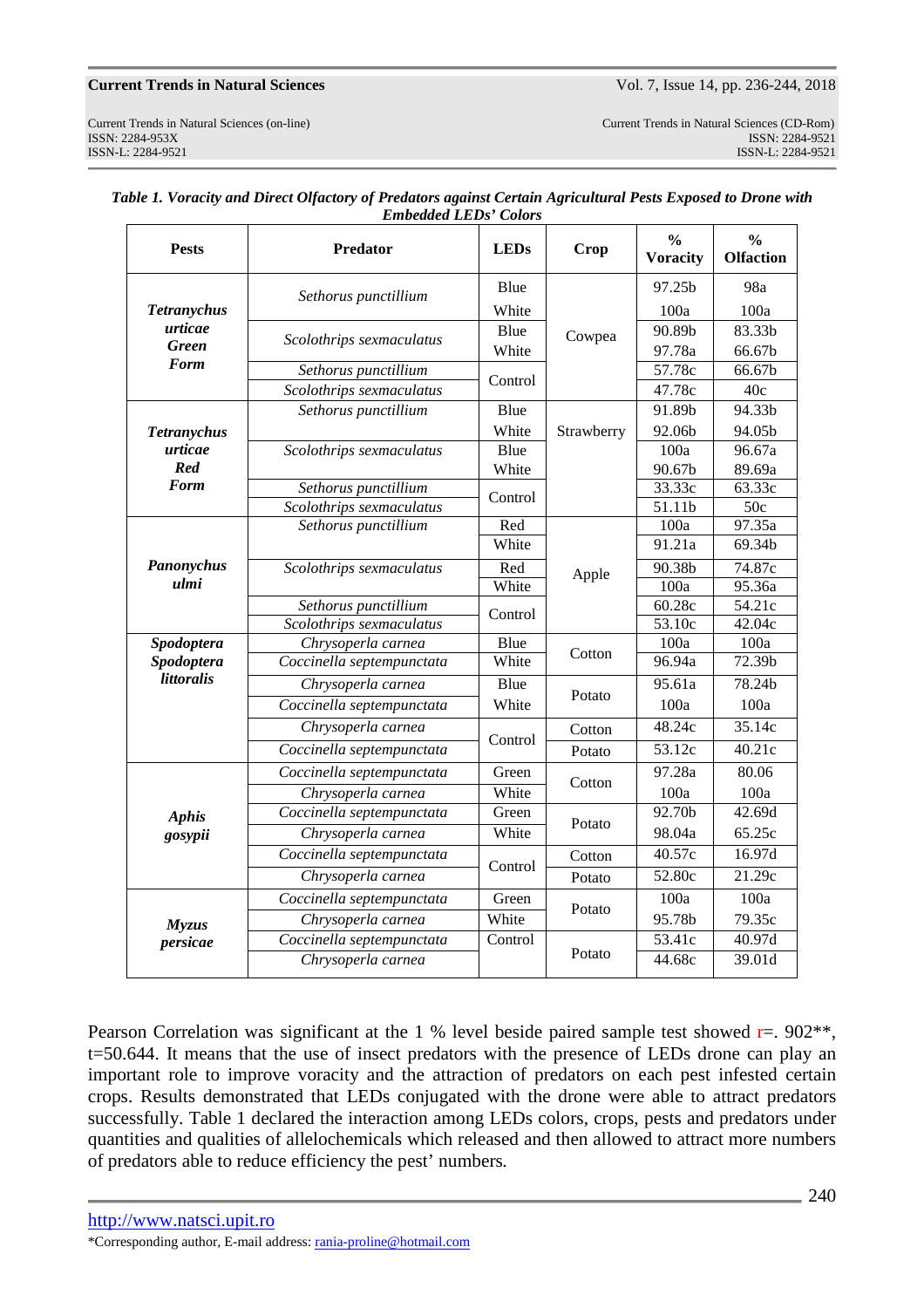#### **Current Trends in Natural Sciences………………………………………………...**Vol. 7, Issue 14, pp. 236-244, 2018

## **4. DISCUSSION**

Rejoinder of predators to their preys exposed to embedded LEDs is depending mainly on allelopathy cognation among plant-pest-predator. During foraging, natural enemies of herbivores may employ volatile allelochemicals that originate from an interaction of the herbivore and its host plant. The composition of allelochemical blends emitted by herbivore-infested plants is kenned to be affected by both the herbivore and the plant.

 There are some factors which could guarantee maintainable agrarian improvement that exploit the stimulatory/inhibitory impact of allelopathic plants to direct plant development and advancement and to stay away from allelopathic autotoxicity. Allelochemicals can conceivably be utilized as GRs, pesticides and products of plant protection (Cheng and Cheng, 2015). Light (e.g., light emitting diodes (LED), photoselective screens (e.g., UV absorbing), and changes in photoperiod have neutral effect on the biological control of aphids by the endoparasitoid, *Aphidius colemani* Viereck (Hymenoptera: Braconidae) under greenhouses conditions. Reduced UV light has no effects on *A. colemani* performance (Davis et al., 2006). While the same factors have variable indirect effects which represented as changes in lighting, they can alter plant nutritional quality, physical or chemical defenses, and/or volatile emissions or profiles, which in turn could affect *A. colemani* and others (Chiel et al., 2006)*.*

Consequently, Rechner et al. (2016) detected that Short-wavelength radiation (like UV) can activate bulwark pathways in plants and enhance the biosynthesis of secondary metabolites responsible for resistance against certain herbivorous insects. *Brevicoryne brassicae* adult weights and fecundity were lower on UV-B treated plants compared to UV-A or violet light-treated plants. Adult weights and fecundity of *M. persicae* were incremented under UV-B and UV-A treatments. Moreover, Yang et al. (2015) stated that other colors were able to attract *Myzus persicae* adults but with lower ratios than green color. Such colors were blue (470  $\pm$  10 nm, 75.0 %), yellow (590  $\pm$  5 nm, 73.7 %), and red LED (625  $\pm$  10 nm, 69.7%).

Notably, free and embedded LEDs could be also used as traps of the greenhouse whitefly (Stukenberg et al.*,* 2015). The utilization of light emitting diodes (LEDs) is a promising approach to increment the attractiveness, specificity and adaptability of visual traps. Green LED traps (517 nm peak wavelength) of *Trialeurodes vaporariorum,* were commensurably alluring even they were alone or in the presence of yellow traps. While in experiments between LED traps emitting green light only or in coalescence with UV (368 nm), the green-UV combination was preferred because UV is stimulating influence on flight activity of insects. In the same trend, the green LED (520  $\pm$  5 nm) showed the highest potential attraction of *Myzus persicae* adults with approximately 1.4 times (61.7 %) more captivating than that of the black light bulb, which accommodated as the positive control (Yang et al., 2015). In the same direction, the 530 nm lime green LED traps caught 1.3, 1.4, 1.8, and 4.8 times more adult greenhouse whitefly, *Trialeurodes vaporariorum* (Westwood), sweet potato whitefly, *Bemisia tabaci* (Gennadius) biotype B, cotton aphids, *Gossypium hirsutum* (L.), and fungus gnats, *Bradysia coprophila* (Lintner), respectively, compared with standard yellow sticky card traps (Chu et al., 2004). Moreover, LED equipped plastic cup trap designed by Chu et al. (2003) is the better choice than LED-Yellow Card trap because it catches few *Eretmocerus spp.* and *Encarsia spp*., to control *B. tabaci* nymph control. On the other hand, lime green LED traps did not catch more *Eretmocerus spp*. than the standard yellow sticky card traps while 470 nm blue LED traps caught 2.0-2.5 times more adult western flower thrips, *Franklinella occidentalis* (Pergande) compared with the standard yellow sticky card traps (Chu et al., 2004). Therefore, blue LED as a short-wavelength showed its direct lethal effects and developmental changes which caused against many pests such as fruit flies, flour beetles and others (Shibuya et al., 2018).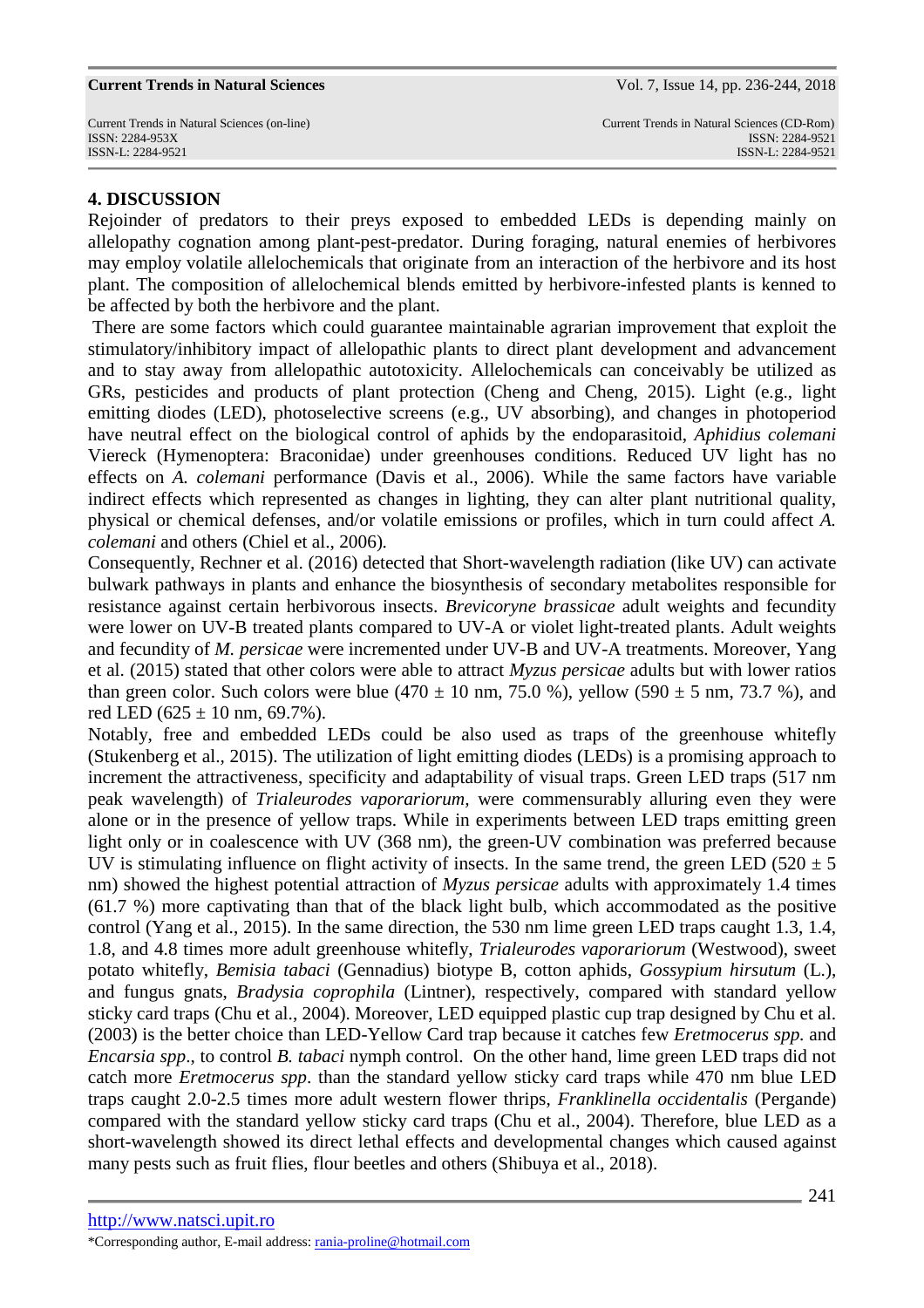Current Trends in Natural Sciences (on-line) Current Trends in Natural Sciences (CD-Rom) ISSN: 2284-953XISSN: 2284-9521 ISSN-L: 2284-9521 ISSN-L: 2284-9521

Additionally, mixes discharged by apple leaves plagued with *Tetranychus urticae* and *Panonychus ulmi*, contrasted less in structure (basically quantitative contrasts for a few mixes) than blends radiated by leaves of two apple cultivars pervaded by a similar arachnid parasite species, *T. urticae* (Takabayashi et al., 1991). Even the emissions of *T. urticae* grown-ups and their items may impact the fascination of *S. gilvifrons* females (Gencer et al., 2009). It was watched plainly the fascination of *S. sexmaculatus* to the red type of *T.urticae*. That was connected essentially to cyanatelyase encoding quality that may be included in nourishing on cyanogenic plants (Grbić et al., 2011) and that was available in strawberry plants. Thereby, the allocation of predators under greenhouse conditions was credible on their pests and that was substantiated withal by Espinha and Torres (1995). They found the same with *Stethorus punctillum* on *Panonychus ulmi* under field conditions. In such a way carotenoids are organic pigments ordinarily synthesized by plants, algae, and some micro-organisms. Through absorption of light energy, carotenoids encourage photosynthesis and provide prognostic against photo-oxidation. Additionally, carotenoids in animals were sequestered from their diets such as occurred with aphids which were recently shown to harbor genomic replicas of carotenoid biosynthesis genes that were acquired via horizontal gene transfer from fungi (Altincicek et al., 2012). Animal transcripts revealed the presence of two cognate genes in *Tetranychus urticae* which transferred from fungi into the spider mite genome as recently suggested for aphids. With the same trend, the genes are expressed in both green and red morphs, with red morphs exhibiting higher calibers of gene expression. That was explicated the highly saturated colors of *T. urticae* which were found on plants exposed to LEDs and concretely red morph under blue color.

Even LEDs could contribute successfully to prove predation on non-acceptable prey such what occurred in case of *Propylea quatuordecimpunctata* L. that is incipiently as an insect predator in Egypt against *Phenacoccus solenopsis*. Voracity was recorded 90 % in case of exposed *P.solenopsis* to white LEDs than blue LEDs (77.78%) while the predation was 0% in control under dark conditions but it was 1.11% of control with fluorescent light. (Abd El-Wahab and Abouhatab, 2015).

Not only LEDs have their effects on the interaction among many factors exposed to them but they have specific effects on each factor individually such as exposed plants also such as rice (Tran and Jung, 2017). Specific wavelengths of LED greatly influence characteristics of growth in plants partly through altering the metabolic regulation of the porphyrin biosynthetic pathway, and possibly contribute to affect retrograde signaling. Leaf area and shoot biomass were greater in seedlings grown under white and blue LEDs compared with those of green and red LEDs. Even so, both green and red LEDs drastically decreased levels of protoporphyrin IX (Proto IX) and Mgporphyrins than those of white LED, while levels of Mg-Proto IX monomethyl ester and protochlorophyllide under blue LED were decreased by 21% and 49%, respectively. This would in impact lead to an increment in efficiency and a diminish within the price of agrarian items, hence empowering the fissure between current generation and requirements of the developing worldwide populace to be locked (Sylvester, 2018).

# **5. CONCLUSIONS**

Purposefully, LEDs can do many tasks in both physical and biological control against agricultural pests. But with contribution of drone with embedded LEDs, the tasks were expanding at the wide area with fast performance. Highest mortality ratios were successfully got and in the same time through allomones, predation increased and it is so close then to pesticides results with no side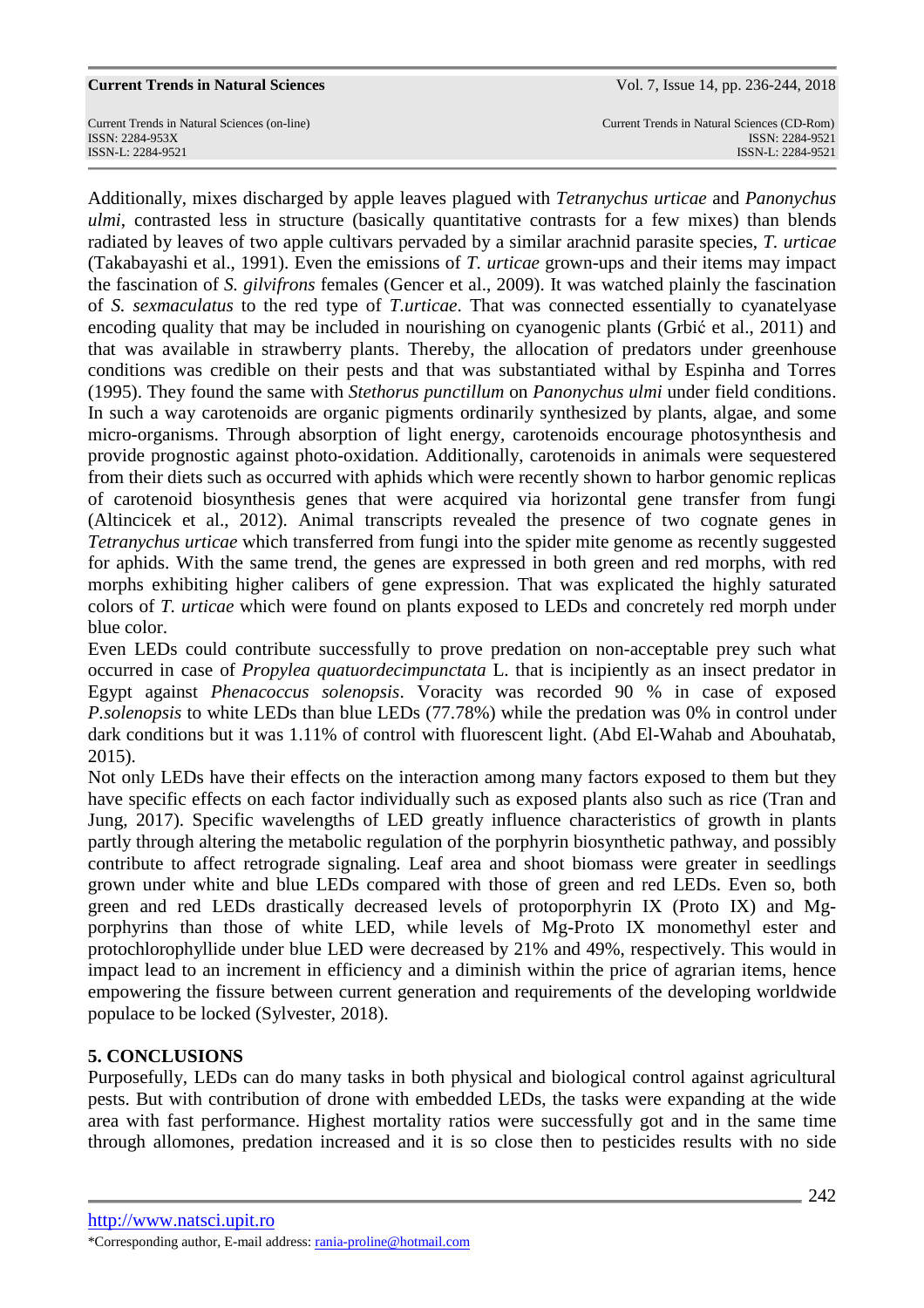#### **Current Trends in Natural Sciences………………………………………………...**Vol. 7, Issue 14, pp. 236-244, 2018

effects. By drone with embedded LEDs, there is an ability to get highly benefits from the efficient interaction among LEDs' colors, plant, pest and predator.

### **6. REFERENCES**

- Abd EL-Wahab, R.A., Abouhatab, E.E. (2015). Phototactic Effects of Solar Energy and Light Emitting Diodes (LEDs) on *Propylea quatuordecimpunctata* L. against *Phenacoccus solenopsis* Tinsley. *Int J Sci Res Agricul Sci,* 93(5A), 1-14.
- Abd El-Wahab, R.A., Lazic, S., Bursic, V. (2014). Compatibility among Insect Predators and Light Emitting Diodes (LEDs) against the two forms of *Tetranychus urticae* in Greenhouses. *Int J Chem Biol Sci* (IJCBS), 1(5), 20-27.
- Altincicek, B., Kovacs, J.L., Gerardo, N.M. (2011).Horizontally transferred fungal carotenoid genes in the two-spotted spider mite *Tetranychus urticae*. *Biol Lett.*2012; 8(2), 253-7.
- Battablia, D., Borriello, G., Spicciarelli, R.D. (1990). Biological control of *Tetranychus urticae* Koch by *Phytpseiulus persimilis* Athias-henriot on protected strawberry in the Metapontum area. *Informat Ffitopatol*, 40, 44-46.
- Bilu, E., Hopper, K.R., Coll, M. (2006). Host choice by *Aphidius colemani*: Effects of plants, plant-aphid combinations and the presence of intra-guild predators. *Ecol Entomol*, 31, 331–336.
- Cheng, F., Cheng, Z. (2015). Research progress on the use of plant allelopathy in agriculture and the physiological and ecological mechanisms of allelopathy. *Front Plant Sci*, 6, 1020. DOI: 10.3389/fpls.2015.01020
- Chiel, E., Cheng, Y., Steinberg, S., Antignus, Y. (2006). The effect of UV-absorbing plastic sheet on the attraction and host location ability of three parasitoids: *Aphidius colemani*, *Diglyphus isaea* and *Eretmocerus mundus*. *Biocontrol*, 51, 65–78.
- Chu, C., Jackson, C.G., Alexander, P.J., Karut, K., Henneberry, T.J. (2003). Plastic Cup Traps Equipped with Light Emitting Diodes for Monitoring Adult *Bemisia tabaci* (Homoptera: Aleyrodidae). *J Econ Entomol*, 96 (3), 543- 546.
- Chu, C., Umeda, K., Chen, T., Simmons, A., Henneberry, T.H. (2004). Insect Trap Catch Improvement with Light-Emitting Diode Modification. *Hort Sci,* 39 (4), 871-872.
- Cross, J.V., Burgess, C.M., Hanks, G.R. (1996). Integrating insecticide use with biological control of two-spotted spider mite (*Tetranychus urticae*) by *Phytoseiulus persimilis* on strawberry in UK. *In Proceedings, Brighton Crop Protection Conference on Pest and Diseases*, 3, 899-906.
- Davis, J.A., Radcliffe, E.B., Ragsdale, D.W. (2006). Effects of high and fluctuating temperatures on *Myzus persicae* (Hemiptera: Aphididae). *Environ Entomol*, 35, 1461–1468.
- Espinha, I.G., Torres, L.M. (1995). Observations on the control value of *Stethorus punctillum* (Weise) as a predator of *Panonychus ulmi* (Koch) in Vila Real region (northeastern Portugal). *Bol San Veg Plagas*, 21(3), 337-347.
- Friese, D.D., Gilstrap, F.E. (1985). Prey requirements and developmental times of three Phytoseiid species predacious on spider mites. *Southwest Entomol*, 10, 83-88.
- Gencer, N.S., Kumral, N.A., Sivritepe, H.O., Seidi, M., Susurluk, H., Senturk, B. (2009). Olfactory response of the ladybird beetle *Stethorus gilvifrons* to two preys and herbivore-induced plant volatiles. *Phytoparasit*, 37, 217– 224.
- Gilstrap, F.E., Oatman, E.R. (1976). The bionomics of *Scolothrips sexmaculatus* (Pergande) (Thysanoptera: Thripidae), an insect predator of spider mites. *Hilgardia*, 44, 27-59.
- Gotoh, T.M., Nozawa, H.S., Yamaguchi, K. (2004). Prey consumption and functional response of three acarophagous species to eggs of the two-spotted spider mite in the laboratory. *Appl Entomol Zool*, 39, 97-105.
- Grbić, M. T., Van Leeuwen, R., Clark, M., Rombauts, S., Rouzé, P., Ngoc, P.C.T., Ortego, F. (2011). The genome of *Tetranychus urticae* reveals herbivorous pest adaptations. *Nature*, 479, 487-492.
- Henderson, C.F., Tilton, E.W. (1955). Tests with acaricides against the brow wheat mite. *J Econ Entomol*, 48:157-161.
- Honda, K. (2011). Reactions to light in insects and practical applications. *J Soc Biomech*, 35, 233–236.
- Johansen, N.S., Pinto, D.M., Nissinen, A.I., Shipp, L. (2011). In the light of new greenhouse technologies: 2. Direct effects of artificial lighting on arthropods and integrated pest management in greenhouse crops. *Ann Appl Biol*, 159, 1–27.
- Mori, K., Nozawa, M., Arai, K., Gotch, T. (2005). Life-history traits of the acarophagous lady beetle, *Stethorus japonicus* at three constant temperatures. *Biocontrol*, 50, 35-51.
- Obrycki, J.J., Kring, T.J. (1998). Predaceous Coccinellidae in biological control. *Annual Rev Entomol*, 43: 295–321.

Parra, J.R.P. (2014). Biological Control in Brazil: An overview. *Sci Agric*, 71 (5), 345-355.

Raman, K.V., Midmore, D.J. (1983). Efficacy of insecticides against major insect pests of potatoes in hot climates of Peru. *Crop Prot*,2(4),483-489.https://doi.org/10.1016/0261-2194(83)90069-8.

http://www.natsci.upit.ro

<sup>\*</sup>Corresponding author, E-mail address: rania-proline@hotmail.com